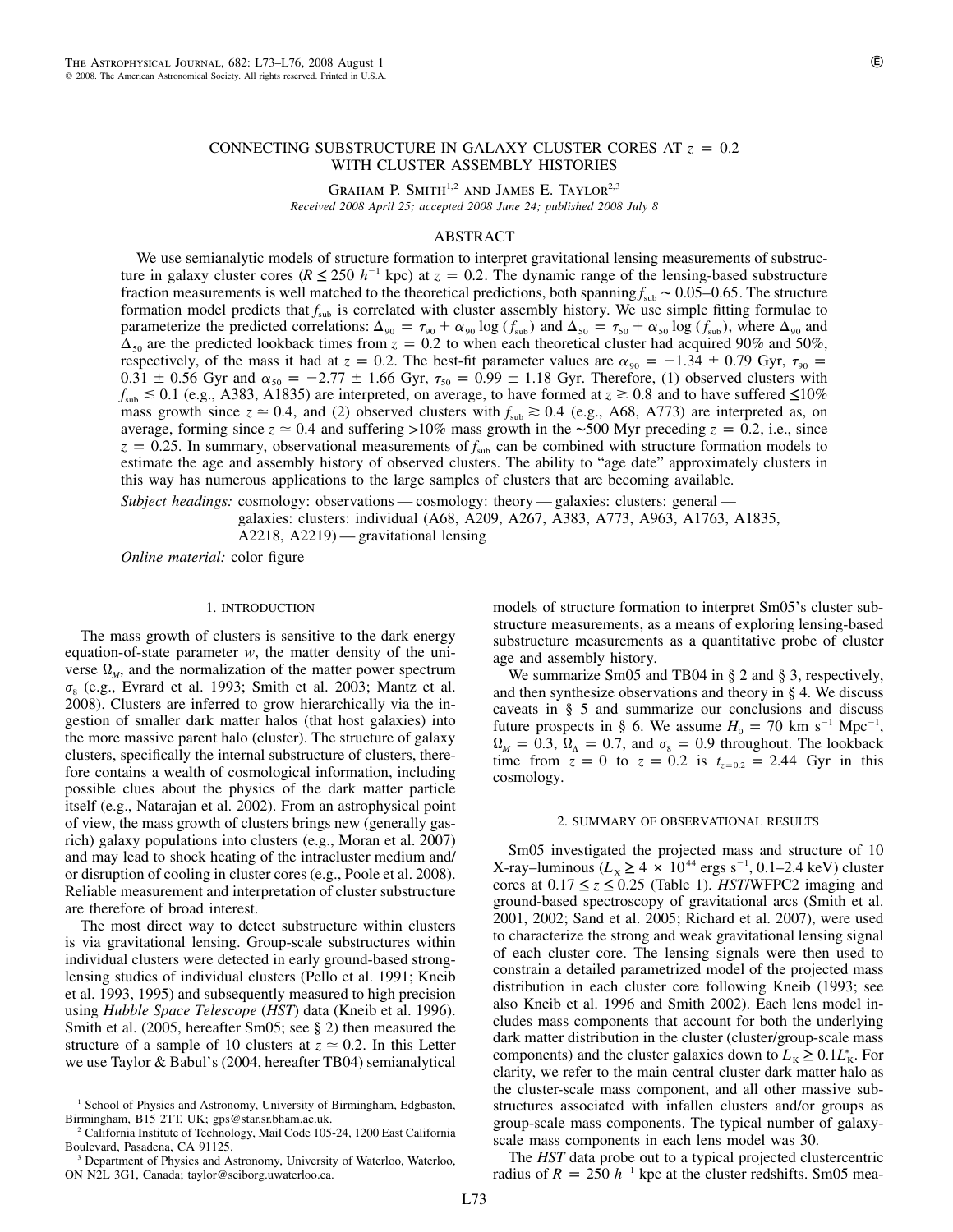TABLE 1 Observational Substructure Measurements

| Cluster | Redshift | $M_{\rm tot}$<br>$(10^{14} M_{\odot})$ | $N_{DM}$                    | $f_{\rm sub}$   | Strong Lensing? | Sm05 Classification  | $\Delta_{50}$<br>(Gyr) | $\Delta_{90}$<br>(Gyr) |
|---------|----------|----------------------------------------|-----------------------------|-----------------|-----------------|----------------------|------------------------|------------------------|
| A383    | 0.188    | $2.6 \pm 0.1$                          |                             | $0.06 \pm 0.01$ | Confirmed       | Undisturbed unimodal | $4.3 + 2.4$            | $2.0 + 1.1$            |
| $A963$  | 0.206    | $2.4 + 0.2$                            |                             | $0.06 \pm 0.01$ | Confirmed       | Undisturbed unimodal | $4.3 + 2.4$            | $2.0 + 1.1$            |
| $A1835$ | 0.253    | $4.1 + 1.1$                            |                             | $0.06 + 0.01$   | Unconfirmed     | Undisturbed unimodal | $4.3 + 2.4$            | $2.0 + 1.1$            |
| $A267$  | 0.230    | $1.9 + 0.4$                            |                             | $0.08 + 0.01$   | Unconfirmed     | Disturbed unimodal   | $40 + 22$              | $1.8 + 1.0$            |
| $A1763$ | 0.288    | $1.5 + 0.8$                            |                             | $0.15 + 0.05$   | No?             | Disturbed unimodal   | $3.2 + 1.8$            | $1.4 + 0.9$            |
| $A209$  | 0.209    | $1.1 + 0.5$                            |                             | $0.18 + 0.06$   | No?             | Disturbed unimodal   | $3.0 + 1.7$            | $1.3 + 0.8$            |
| $A2219$ | 0.228    | $2.4 \pm 0.1$                          | 3                           | $0.20 + 0.01$   | Confirmed       | Disturbed multimodal | $2.9 + 1.7$            | $1.3 + 0.8$            |
| $A2218$ | 0.171    | $4.0 \pm 0.1$                          | $\mathfrak{D}$              | $0.27 + 0.01$   | Confirmed       | Disturbed multimodal | $2.5 + 1.5$            | $1.1 + 0.7$            |
| $A68$   | 0.255    | $3.1 + 0.1$                            | $\mathcal{D}_{\mathcal{L}}$ | $0.36 + 0.01$   | Confirmed       | Disturbed multimodal | $2.2 + 1.4$            | $0.9 + 0.7$            |
| $A773$  | 0.217    | $3.6 + 1.2$                            | 3                           | $0.61 + 0.20$   | Unconfirmed     | Disturbed multimodal | $1.6 + 1.3$            | $0.6 + 0.6$            |

sured the cluster substructure within this radius. Here we define  $f_{sub}$  as the fraction of mass associated with substructures,  $f_{\text{sub}} \equiv M_{\text{sub}}/M_{\text{tot}} = 1 - M_{\text{cen}}/M_{\text{tot}}$ , where  $M_{\text{cen}}/M_{\text{tot}}$  is the central mass fraction used by Sm05. For this purpose, "substructures" include group-scale masses and galaxy-scale masses, with the exception of the brightest cluster galaxy (BCG). This is because BCG mass is degenerate with cluster-scale mass in the lens models, and, in any event, Sm05 found no evidence for BCGs being offset from the center of the cluster-scale mass components. The clusters are listed in order of increasing  $f_{\text{sub}}$  in Table 1, together with  $N_{DM}$ , the number of cluster/group-scale mass components in each lens model. As expected,  $N_{DM}$  and  $f_{sub}$  are correlated; however, there is a factor of 3 spread in  $f_{sub}$  for subsamples of clusters with  $N_{DM} = 1$  and  $N_{DM} > 1$ . Note that to aid comparison of Sm05's lens modeling results with predictions, the values of  $f_{sub}$  in Table 1 have been adjusted upward to take account of the fact that the L-shaped observed WFPC2 field of view (∼5 arcmin2 ) covers just ∼50% of a circle of radius 250  $h^{-1}$  kpc (~10 arcmin<sup>2</sup>). The WFPC2 observations were originally designed to include the likely group-scale substructures in the cluster cores. The adjustments to  $f_{sub}$  therefore account statistically for the galaxy-scale masses not included in Sm05's analysis, leaving  $N_{DM}$  unchanged.

Cluster-to-cluster differences in  $f_{\text{sub}}$  arise for two reasons: (1) group-scale mass components in the lens models that are associated with massive, likely infalling structures such as groups of galaxies and (2) cluster galaxies that are associated both with the central cluster dark matter halo (and are presumably virialized) and with the infalling structures. Sm05 broadly interpreted measurements of  $f_{sub}$  as indicating the merger history of clusters; however, quantitative conclusions on cluster assembly and age were impossible without theoretical models.

#### 3. SUMMARY OF THEORETICAL MODELS

TB04's semianalytic model of halo evolution provides a fast way of generating a large number of model halos for comparison with observations and agrees well in its predictions with self-consistent *n*-body simulations (Taylor & Babul 2005). The model includes two main components: a merger-tree code for determining the assembly history of an individual cluster and an analytic description of how the main halo and the merging subcomponent evolve after each merger. We will summarize these components here and refer the reader to TB04 for full details.

The merger tree describing the assembly of a single cluster is generated randomly using the algorithm of Somerville & Kolatt (1999). Starting from a halo of specified mass at  $z = 0$ , the algorithm chooses an interval to step back in redshift and picks progenitors at this redshift following extended PressSchechter merger statistics (Lacey & Cole 1993). Iterating produces a complete history of the mergers through which the final object assembled, down to some limiting mass resolution and back to some redshift. In this Letter we use a set of 1000 merger trees whose final masses at  $z = 0$  are randomly drawn from the massive end ( $>5 \times 10^{14} M_{\odot}$ ) of a halo mass function. For the range of concentration parameters derived for our halos (as explained below), this produces projected masses within a clustercentric radius of  $R = 250 h^{-1}$  kpc (integrating out to the virial radius along the line of sight) in the range  $(0.4-8) \times$  $10^{14}$  *M*<sub> $\odot$ </sub>, similar to those in the observed sample (Table 1). The merger trees for these systems are followed back to a redshift of 50, or until they drop below the resolution limit of  $10^{-4}$  times the final mass.

Given a merger tree, the model of TB04 selects the most massive progenitor in the most recent merger and traces its history back, selecting the most massive progenitor at each time step. This object is considered the "main" system and is modeled as a spherical halo with a radial density profile similar to the "universal" profile found in simulations (Navarro et al. 1997). To account for some of the centrally concentrated (baryonic) mass in the cluster, we use the fitting formula proposed by Moore et al. (1998), which has a steeper  $r^{-1.5}$  central cusp. In an update to the model presented in TB04, in this work we use the whole mass assembly history of the system, rather than just its instantaneous mass, to derive the value of its concentration parameter at each redshift step, following Wechsler et al. (2002). Each merging subhalo is added to this main system as a smaller spherical object with a Moore profile, and its subsequent orbit and mass-loss history are determined using the analytic description of dynamical friction, tidal stripping, and tidal heating in Taylor & Babul (2001). Subhalos are tracked until they are disrupted either by repeated tidal stripping or by passing within  $0.01R_{vir}$  of the center of the main potential. The model also includes simple treatments of subsubstructure (subhalos within subhalos), correlated orbits in infalling groups of objects, and collisions and encounters between objects. See TB04 for a detailed explanation of these elements.

For each merger tree, we use the semianalytic model to determine how much substructure exists at  $z = 0.2$  and calculate  $f_{sub}$  as the fraction of the mass projected within 250  $h^{-1}$ kpc of the halo center that is contained in the 30 most massive subhalos in the system (to match the observations; see § 2). We exclude from the final analysis any substructure that ends up within 5% of  $R_{\text{vir}}$  of the halo center, since in a real cluster most such objects would interact strongly and merge rapidly with the dominant central galaxy. We also record several indicators of the mass assembly history of the main system in each merger tree, including  $t_{.90}$  and  $t_{.50}$ , the lookback times by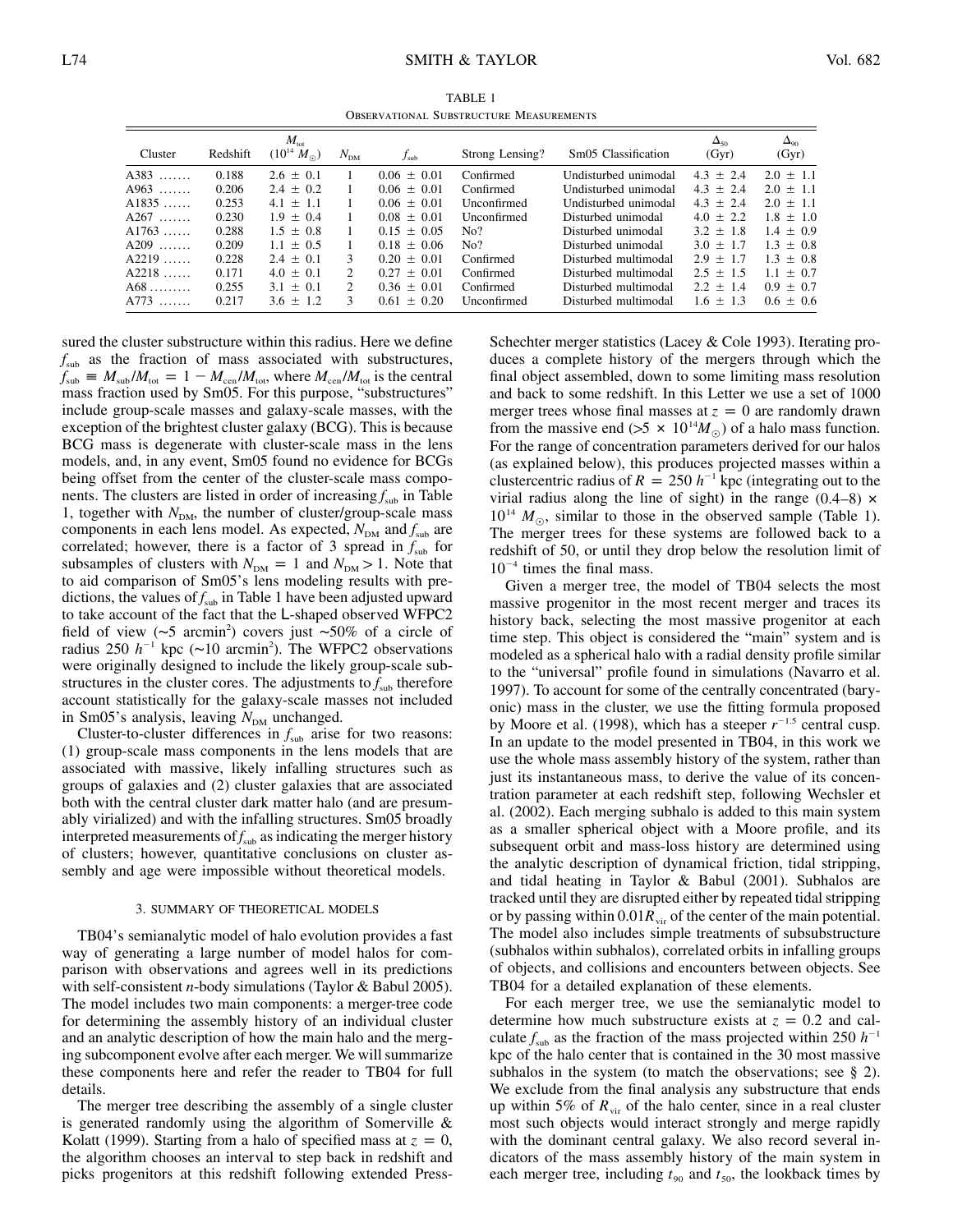which it had assembled 90% and 50%, respectively, of the mass it has at redshift 0.2. These thresholds are chosen to probe the recent infall history and cluster age, respectively. We show the resulting  $f_{sub} - t_{.90}$  and  $f_{sub} - t_{.50}$  distributions in Figure 1. The observed clusters span a dynamic range of  $0.06 \le f_{sub} \le 0.62$ (Table 1), which is comparable with that of the TB04 theoretical models and consistent with other theoretical estimates of cluster substructure (e.g., Diemand et al. 2004; Gao et al. 2004; Nagai & Kravtsov 2005; van den Bosch et al. 2005).

### 4. RESULTS

Figure 1 reveals that the TB04 model predicts that  $f_{sub}$  and  $t_{90}$  are correlated, as are  $f_{\text{sub}}$  and  $t_{50}$ . However, at  $f_{\text{sub}} < 0.2$  the distributions of  $t_{.90}$  and  $t_{.50}$  are bimodal—some theoretical clusters exhibiting both a low substructure fraction and recent significant infall. The unphysical location of these clusters in Figure 1 is due to a timing difference between the axes— $t_{90}$  is sensitive to mass growth within the virialized region of the cluster (approximately a sphere of diameter ∼3 Mpc);  $f_{sub}$  is sensitive to substructures in a cylinder of diameter 500  $h^{-1}$  kpc through the center of the cluster. If an infalling structure has crossed the virial radius but not yet entered the cylinder, then it may appear in the "spike" of clusters at  $f_{\text{sub}} < 0.2$  and  $t_{\text{90}} <$ 3 Gyr (or  $t_{50}$  < 3 Gyr). We exclude these clusters from the calculations described below.

We have therefore confirmed and considerably extended Sm05's qualitative interpretation of the lensing results: clusters with high substructure fractions have (1) suffered more pronounced recent infall than clusters with low substructure fractions and (2) formed at later times than clusters with lower substructure fractions. To quantify this, we fit the following simple formulae to the theoretical data:  $\Delta_{90} = t_{90}$   $t_{z=0.2} = \tau_{90} + \alpha_{90} \log (f_{sub})$  and  $\Delta_{50} = t_{50} - t_{z=0.2} = \tau_{50} +$  $\alpha_{50}$  log ( $f_{sub}$ ), where  $\alpha_{90}$  and  $\alpha_{50}$  parameterize the dependence of  $\Delta_{90}$  and  $\Delta_{50}$ , respectively, on  $f_{\text{sub}}$ ;  $\tau_{90}$  and  $\tau_{50}$  are the intercepts at  $f_{sub} = 1$ . We first bin up the individual theoretical data points in bins of width  $\Delta \log ( f_{\text{sub}} ) = 0.2$  and then weight each bin in the fit by the reciprocal of the sample variance in the respective bin. The best-fit parameter values obtained in this way are  $\alpha_{90} = -1.34 \pm 0.79$  Gyr,  $\tau_{90} = 0.31 \pm 0.09$ 0.56 Gyr and  $\alpha_{50} = -2.77 \pm 1.66$  Gyr,  $\tau_{50} = 0.99 \pm 1.18$ Gyr. The  $\tau_{90}$  and  $\tau_{50}$  parameters are measurements of the timing difference between the axes in Figure 1 discussed above and are well matched to the infall timescale of ∼0.5–1 Gyr.

The best-fit models were then used to interpret quantitatively the observed substructure fractions from Sm05 listed in Table 1—i.e., to estimate the age  $(\Delta_{50})$  and recent infall history  $(\Delta_{90})$  of each cluster (see Table 1). The uncertainties on  $\Delta_{90}$ and  $\Delta_{50}$  quoted in Table 1 incorporate errors on  $f_{\text{sub}}$  and on the best-fit parameter values derived above and are dominated by the scatter on  $f_{sub}t_{50}$  and  $f_{sub}t_{90}$ . The typical uncertainty on cluster age is ∼1.7 Gyr, with ages spanning ∼1–4 Gyr. Clusters with the largest substructure fractions, i.e.,  $f_{\text{sub}} \ge 0.4$ , formed within the ∼2 Gyr preceding  $z = 0.2$ , *i.e.*, since  $z \approx 0.4$ , and had not assembled 90% of the mass they had at  $z = 0.2$  until *z* ≃ 0.25, i.e., just ~500 Myr before *z* = 0.2. In contrast, clusters with the lowest substructure fractions, i.e.,  $f_{sub} < 0.1$ , formed  $\geq 4$  Gyr before  $z = 0.2$ , i.e., at  $z \geq 0.8$ , and then went on to assemble >90% of their  $z = 0.2$  mass within the ensuing ∼2 Gyr and suffered negligible mass growth in the ∼2 Gyr prior to  $z = 0.2$ , i.e., since  $z \approx 0.4$ . Therefore we interpret clusters with the lowest  $f_{\text{sub}}$  as being, on average, almost fully



FIG. 1.—Predicted distribution of substructure fraction vs.  $t_{90}$  *(left)* and  $t_{50}$  (*right*). Note that the lookback time from  $z = 0$  to  $z = 0.2$  is 2.4 Gyr (*dashed line*). The gray open points show clusters from TB04's model—they span a similar dynamic range to the observed clusters (see Table 1). The large black points show the mean prediction in equally spaced logarithmic bins; the error bars show the 1  $\sigma$  scatter in each bin. The solid black line shows the best-fit relations described in the text (§ 4).

(∼90%) assembled by the time that the clusters with highest  $f_{\text{sub}}$  had barely formed (i.e., assembled half of their mass).

### 5. CAVEATS

TB04 make some simplifying assumptions that may affect our results: (1) dark matter halos are assumed to be spherical, whereas real dark matter halos are likely triaxial; (2) all matter is treated as collisionless, thus ignoring baryonic physics including adiabatic contraction due to gas cooling and the dynamical effects of galaxies; and (3) matter outside the cluster virial radius is ignored; in contrast, lensing is sensitive to all the matter along the line of sight, including chance foreground and background projections. We will consider these complications in more detail in future work.

The main systematic uncertainty on the observed substructure fractions is the completeness of Sm05's lens models as a function of subhalo mass. A detailed study of this issue will be published in the future (V. Hamilton-Morris et al., in preparation). Here we identify how many of Sm05's models may suffer from incompleteness. Incompleteness is most likely to arise from features in the dark matter distribution not identified in the luminous properties of the clusters within  $R < 250 h^{-1}$ kpc, including group-scale dark matter halos in which the cluster galaxies may be embedded. Strong lensing has been detected in eight of the 10 observed clusters (Table 1); group-scale dark matter halos are detected in three of the eight by the measurable way they alter the appearance of strongly lensed arcs compared to simpler mass distributions. Clusters in which strong-lensing has not been detected are therefore of greatest concern, as pointed out in Sm05's discussion of the filament feeding A1763; see also Mercurio et al.'s (2003) discussion of the complex dynamical structure of A209. Gross substructure incompleteness may therefore be a concern for ∼20% of the observed sample.

We also consider whether there is any evidence in the respective  $f_{sub}$  distributions for systematic differences between Sm05's X-ray–selected sample and TB04's mass-selected sample. To address this we compare the cumulative and differential  $f<sub>sub</sub>$  distributions in Figure 2. A K-S test obtains a probability of 20% that the observed and theoretical distributions are drawn from the same parent distribution, i.e., formally evidence of systematic differences between the samples at 1.3  $\sigma$  signific-